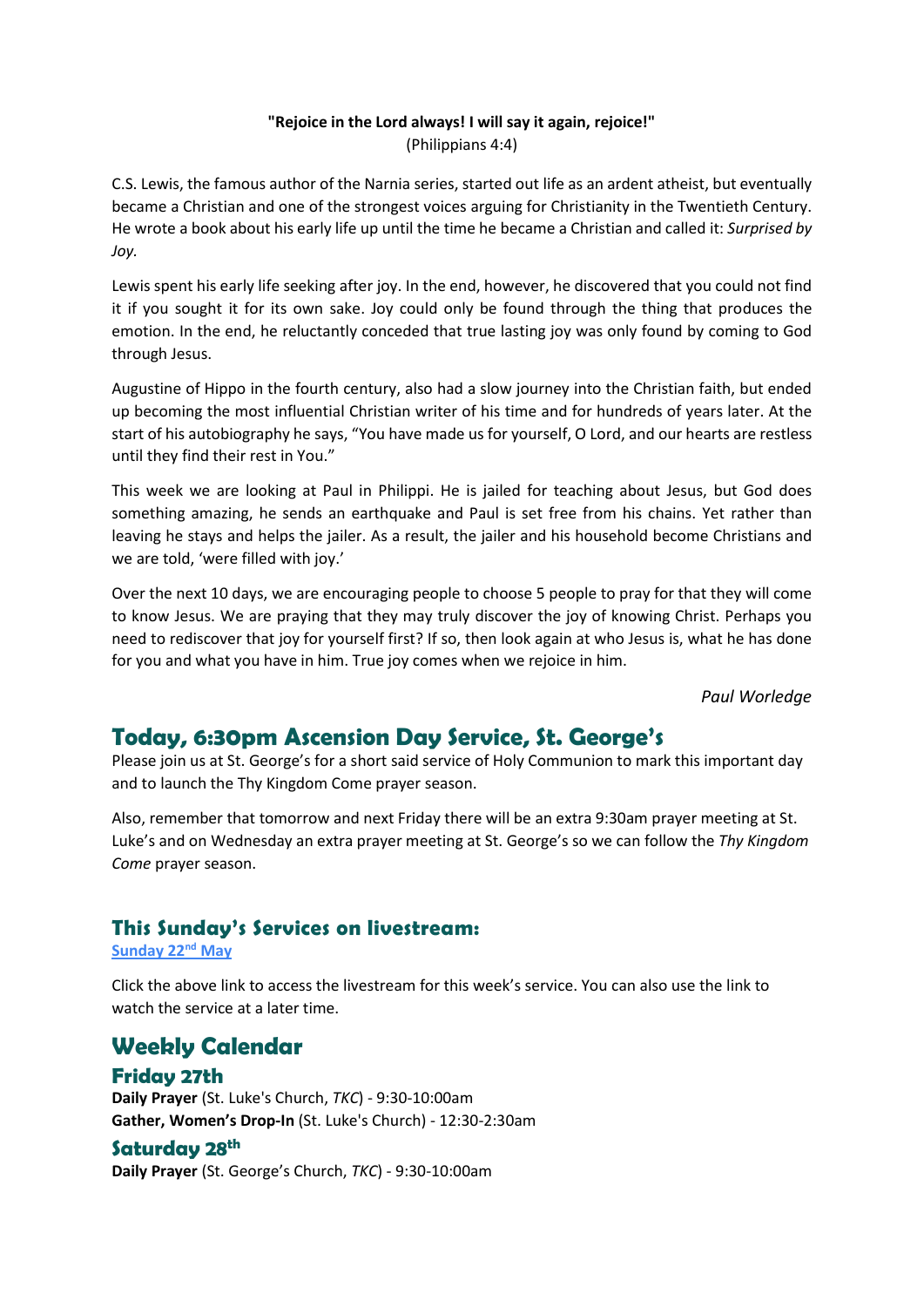### **Sunday 29th**

**All Age Service** (St. Luke's Church), Acts 16:6-15 **-** 11:00am-12:00pm **Youth Initiative Service** (St. Luke's Church), 6:00pm-7:00pm

### **Monday 30th**

**Daily Prayer** (St. Luke's Church, *TKC*) - 9:30-10:00am

#### **Tuesday 31st**

**Daily Prayer** (St. George's Church, *TKC*) - 9:30-10:00am **Can You Trust the Gospels?** (Salvation Army) - 7:30-9:00pm

#### **Wednesday 1 st June**

**Daily Prayer** (St. George's Church, *TKC*) - 9:30-10:00am

### **Thursday 2 nd**

**Daily Prayer** (St. Luke's Church, *TKC*) - 9:30-10:00am **Cafe4All** (St. Luke's Church), Coffee and Chat for all - 10:00-11:30am.

### **Friday 3 rd**

**Daily Prayer** (St. Luke's Church, *TKC*) - 9:30-10:00am **Gather, Women's Drop-In** (St. Luke's Church) - 12:30-2:30am

### **Saturday 4th**

**Prayer Breakfast** (Community Church Ramsgate, TKC) - 9:00-10:00am

#### **Sunday 5 th**

**Joint Service** (**St. George's Church**), Luke 22:24-30 **-** 11:00am-12:00pm **BBQ and activities** (St. George's Church grounds) - 12:00pm-2:00pm

# **Youth Initiative Service – This Sunday, 6:00pm**

Once a term YI lead an evening service for all ages and today (Sunday 29th) is that day.

In a world that can feel so divided, YI are helping us explore what Jesus says about love overcoming things that divide us. And so the title of the service is 'Love conquers all'. There will be worship, prayers, drama, bible readings and quizzes to help us think about this topic.

Starts 6pm. All welcome.

## **Prayer Requests**

Be assured I will do my best to check that people are happy for the requests to be shared before including them. Please pray for...

- 5 friends or family members to come to know Jesus.
- For the PCC and especially new members elected last Sunday and Brenda and Andrew elected as Church Wardens.
- Alison and David Hawthorn and family, after the death of David's daughter on Wednesday.
- Nicky Galer, Chris Miller and family after the death of Nicky's brother, Paul on Wednesday.
- Baby Hope as she has a few appointments/tests with her cardio team over the coming weeks for her heart defect.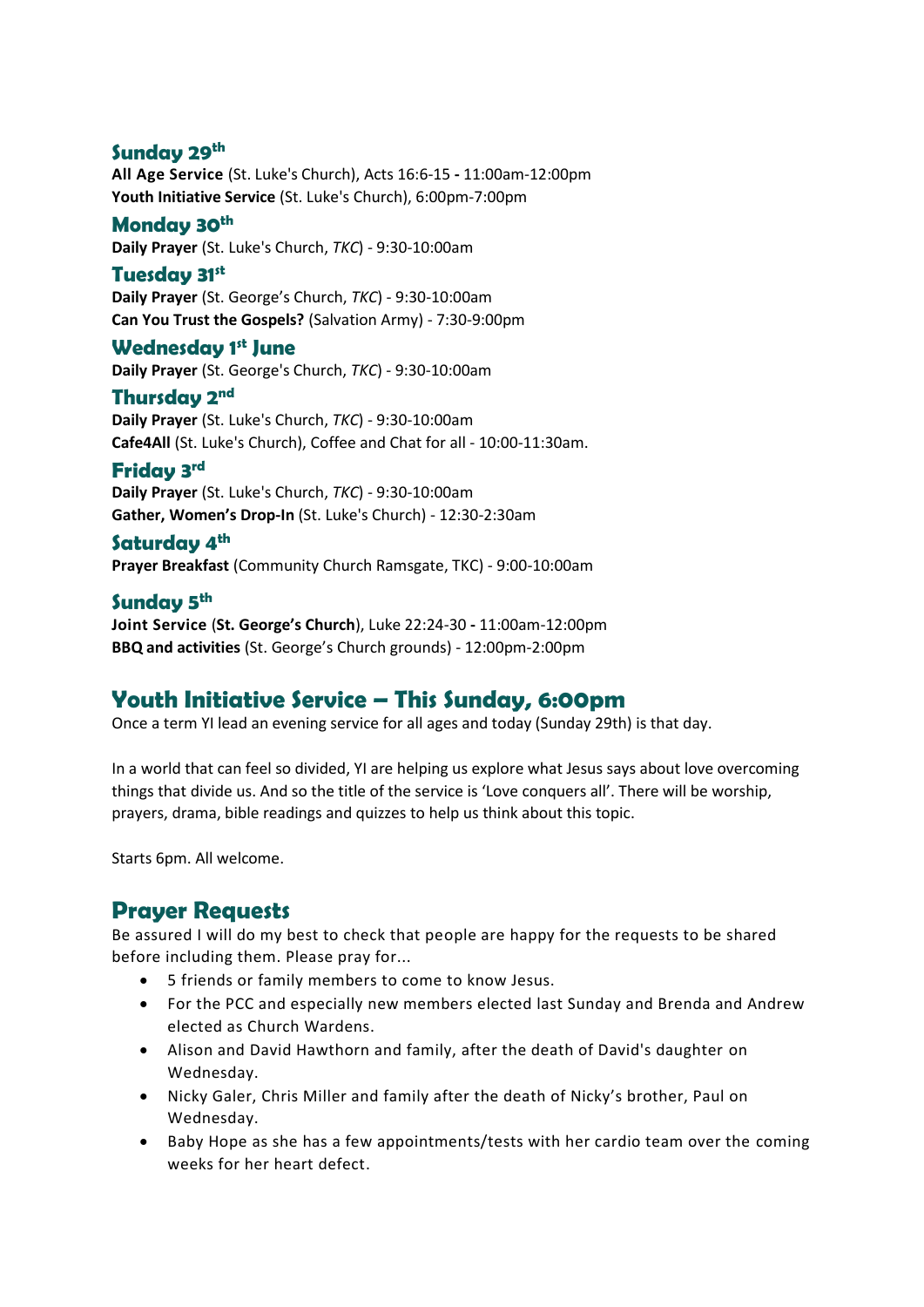- Michelle (Terry De Vere's wife) undergoing chemotherapy.
- David Gill recently out of hospital after a heart operation.
- Ken Tipler that the pain from his bone cancer can be kept under control.

Please also continue to pray for: Mitch Styles, Flo Baldock, Jean Hann, Shirley Crabb, Joy Smithers, Nathan Court, Pauline Emptage, Collette Judge, Barb (Gloria's daughter's friend), Rita Ryan, David Perkins.

### **Platinum Jubilee – Sunday 5th June**

There will be a celebration service for the Queen's Platinum Jubilee on 5<sup>th</sup> June at 11am in St. George's **church**. This will be a joint service with St. George's and will be for all ages. **There will not be a service at St. Luke's that Sunday**. After the service there will be the construction of a balloon prayer arch around the church gate, a BBQ, tea and cakes and treasure hunt. All are welcome. We need volunteers to:

- Provide and/or run a BBQ or two
- Provide cakes or serve teas, coffees, cakes, etc. after the service
- Help setting up tables and chairs before the service

Please let Paul know by Monday if you can help in any of these ways.

## **Can You Trust the Gospels? – Last one this Tuesday**

**7:30pm, Salvation Army, High Street, with Robin Plant**

*A Churches Together in Ramsgate Course* This week: *The Fab Four: What makes them special?*

# **Café4All Jubilee Special – Thursday 2nd June**

Cafe 4 All invite You to join us between 10.00-11.30am on Thursday 2nd June for: Tea, Coffee, Cakes & Fancy Royal Bakes to mark our Majesty Queen Elizabeth II - Platinum Jubilee Celebration.

Anyone who wants to make & bring something Royal. e.g. 'a table decoration' there will be a prize for the best item!

### **Claire's Ordination – Saturday 2nd July**

Claire our curate is being ordained as 'Priest' at **5:30pm on Saturday 2nd July at Canterbury Cathedral.**  This is an important moment in her journey of ministry and it would be great if a good number from both churches could come to support her at the Cathedral. We will also look to see if we can organise some kind of social celebration on Sunday 3<sup>rd</sup> July for all to join in.

## **Growing Faith: Youth and Children's Vision**

As mentioned at last week's annual meeting: a date for your diaries: Growing Faith: Youth and Children's Vision - Monday 26th September, 7:30-9:00pm with Ben Hatfield, Canterbury Diocese's Children and Young People's Ministry Adviser. A chance for parents and those interested in supporting or being involved in our work with children and young people to learn, discuss and pray about our vision to grow faith in our children and young people.

## **Book to see the vicar:**

If you would like to arrange to see Paul the vicar about anything, then please use this following link to book an appointment:<https://calendly.com/worledge/meet-with-paul>